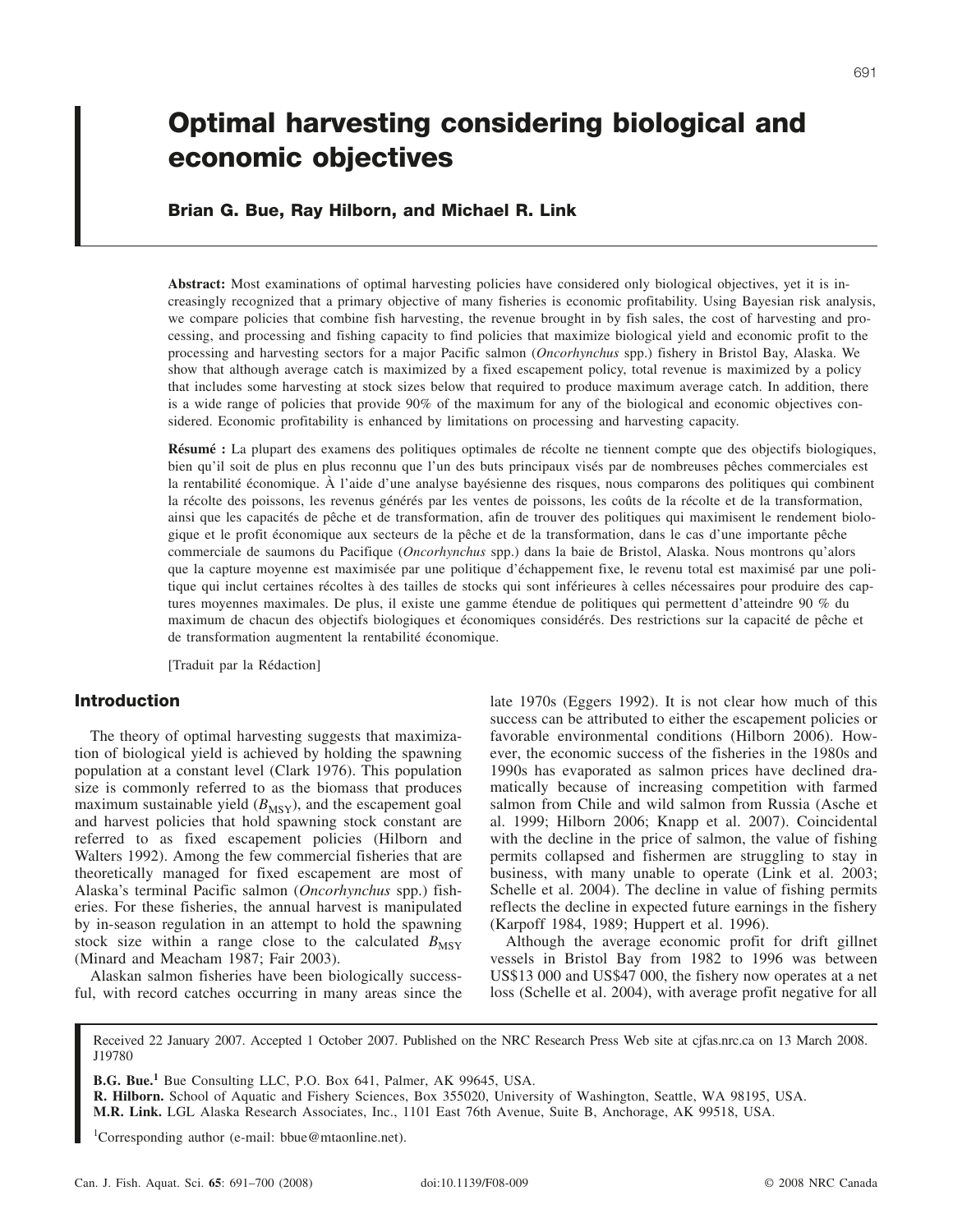years between 1997 and 2003 except 1999. Link et al. (2003) reported that in 2001, permit holders averaged US\$4 000 in income after operating costs, but before debt service on permits and vessels. Given the large number of unused permits in other Alaskan salmon fisheries and the low market value of limited entry permits, the economic results in Bristol Bay are likely typical of most Alaskan salmon fisheries. Economic returns to fish processors have paralleled those of the fishermen.

The traditional assumption of Alaskan fisheries management has been that if the resource was managed to produce maximum sustained yield, the economics would take care of itself. In contrast, economists have long recognized that the economically optimal harvesting policy is not the same as the policy that maximizes sustainable biological yield (Gordon 1953; Scott 1955; Clark 1976). The Bristol Bay sockeye salmon (*Oncorhynchus nerka*) fishery contributes such a large volume of catch to the world market that it affects the worldwide price. Knapp (2004) has estimated (under specific assumptions about the price of farmed fish in Japan) that when the Bristol Bay catch is 10 million fish, the price would be US\$1.43·kg–1 ex-vessel, and if the catch was 30 million fish, the price would be US\$0.79·kg–1. This has clear implications on the selection of a harvest policy. The basic logic of the fixed escapement policy is that if the expected production of one additional fish in the spawning stock produces one or more fish in the future, then that fish should be added to the spawning stock, whereas if the expected production of one additional fish in the spawning stock is less than one, then that fish should be harvested now. If the objective is to maximize the economic value of the catch, then the optimum number of fish in the escapement or catch will depend on the size of the return. When the salmon run is small and little catch is expected, the economic value of a fish in the catch is above average, and the expected number of fish produced by an additional spawner will need to be large enough to offset the differential in price between the present and future salmon returns. A priori, we would expect that maximization of revenue would suggest some harvesting at total salmon returns lower than the traditional optimum biological escapement.

The economic profitability of the harvesting sector depends on the size and efficiency of the fishing fleet. It has been estimated that the optimal number of drift net licenses for the Bristol Bay sockeye salmon fishery is about 800– 1200 rather than the current 1858 (Schelle et al. 2004). A considerably smaller fishing fleet operating under the present vessel and gear restrictions would most likely be unable to harvest large catches. Charles (1983) has shown for marine fisheries that revenues are maximized by a combination of harvesting and investment strategies and that there is a maximum level of harvesting capacity. Similarly, there is presumably a maximum optimum processing capacity; the fixed costs in maintaining large processing plants that might only be fully utilized for a week every few years would far outweigh the profit from the additional fish processed.

We expect that maximization of revenue will suggest some harvesting at total salmon returns lower than the traditional optimum escapement and a maximum level of harvest constrained by the fixed costs of harvesting and processing. In this paper, we will present a methodology for evaluating a wide range of harvest policies taking into account biological and economic factors and illustrate the use of these methods for the sockeye salmon return to the Egegik River, Bristol Bay, Alaska.

# **Materials and methods**

#### **Model formulation**

We examined a wide range of harvest policies to determine where both biological and economic objectives are optimized through a modeling process. The model was made up of three distinct components: (*i*) a salmon production submodel in which historic catch, escapement, and age data were combined to simulate the escapement to total salmon return relationship and evaluate the uncertainty in such relationships using Bayesian analysis; (*ii*) a harvest policy submodel in which a wide range of harvest policies was applied to each year's simulated salmon return to generate catches; and (*iii*) an economic submodel in which revenue and costs for both fishing and fish processing were combined with the simulated harvests to estimate net present value to the harvesting and processing sectors.

#### *Salmon production submodel*

A spawner–recruit relationship was used to drive the population dynamics of the modeled salmon returns. The relationship was estimated from historical catch and escapement data, which had been tabulated into brood tables (Hilborn and Walters 1992). Although several different models can be used, we present the formulation for the Beverton–Holt model:

(1) 
$$
R_t = \frac{S_t}{\frac{1}{\alpha} + \frac{S_t}{\beta}} \exp(w_t)
$$

where  $S_t$  and  $R_t$  are the spawning stock and subsequent salmon return for brood year  $t$ , respectively, and  $w_t$  is the process error in brood year *t*. Autocorrelation in the process error associated with the fit of the model to the historic data was accounted for by

(2) 
$$
w_t = zw_{t-1} + \sigma_{w^*} w_t^* \sqrt{1 - z^2}
$$

where  $w_t^*$  is the white noise random error at brood year  $t$ with mean 0 and standard deviation 1, *z* is the autocorrelation term, and  $\sigma_{w^*}$  is the standard deviation of the random process error component (Morris and Doak 2002). The value for  $w_t^*$  can be found by

(3) 
$$
w_t^* = \frac{w_t - z w_{t-1}}{\sigma_{w^*} \sqrt{1 - z^2}}
$$

The likelihood for the Beverton–Holt spawner–recruit model that incorporates autocorrelation in the process error can be written as

$$
(4) \qquad L[R|\,\alpha,\beta,\sigma_{w^*},z] = \prod_t \frac{1}{\sigma_{w^*}\sqrt{2\pi}} \exp\left(\frac{-(w_t^*)^2}{2\sigma_{w^*}^2}\right)
$$

The above equations are sufficient to find the maximum likelihood estimates of the parameters. However, when evaluating the consequences of any harvest policy for Pacific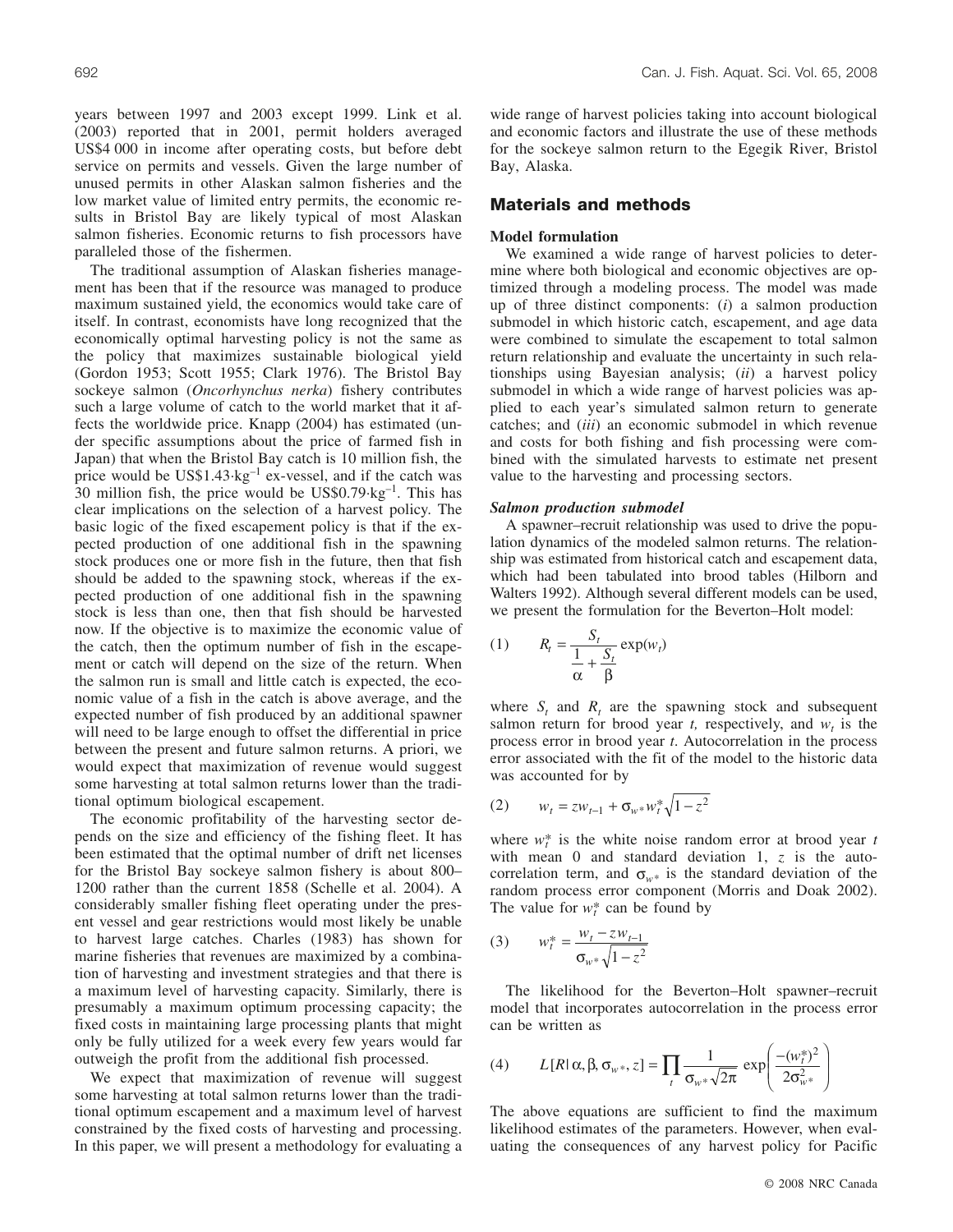salmon, particularly the interannual variability in catch or spawning stock, it is important to incorporate age at salmon return information rather than simply considering brood-year salmon returns. For this application, age structure was modeled using the Dirichlet distribution and the methods developed by Evans et al. (2000). The Dirichlet distribution is the multivariate form of the beta distribution, which is sometimes used to model the Bernoulli parameter defining the probability in a success–failure situation. This distribution generalizes the beta in that it can be used to model more than one "yes" or "no" parameter at once. Random numbers generated from both the beta and Dirichlet distributions lie between zero and unity, making them suitable for generation of proportions.

The form of the Dirichlet distribution is

(5) 
$$
f(\theta | \alpha_1, ..., \alpha_K) = \frac{\Gamma(\alpha_1 + ... + \alpha_K) \theta_1^{\alpha_1 - 1} ... \theta_K^{\alpha_K - 1}}{\Gamma(\alpha_1) ... \Gamma(\alpha_K)}
$$

where  $\alpha_k$  are parameters of the Dirichlet distribution and  $\theta_k$ is the proportion of age class *k* subject to the constraints  $\theta_1$ , ...,  $θ_k$  ≥ 0 and  $Σ_{k=1}^K θ_k = 1$ . A Dirichlet distribution was fitted to *m* years of historical age-class data using maximum likelihood. The log likelihood for *m* years of observations is

(6) 
$$
\ln[L(\alpha | \theta_m)] = \sum_{m=1}^{M} \left[ \ln \Gamma(\alpha_0) - \sum_{k=1}^{K} \ln \Gamma(\alpha_k) + \sum_{k=1}^{K} (\alpha_k - 1) \ln(\theta_{km}) \right]
$$

with

$$
\alpha_0 = \sum_{k=1}^K \alpha_k
$$

A multivariate random vector was sampled from the fitted Dirichlet distribution for each brood year with the resulting vector defining the nature of the age class for that simulated brood-year return.

#### *Harvest strategy submodel*

A wide range of harvest policies including constant escapement, constant harvest rate, and constant catch can be simulated using a simple linear model in which catch is a linear function of total salmon return. Catch for this model is constrained to be less than the total salmon return and greater than or equal to zero (Hilborn and Walters 1992). For example, a constant harvest rate policy can be simulated by a linear function with intercept zero and slope equal to the harvest rate, a constant escapement policy can be simulated using a linear function with a slope of 1.0 and an intercept of negative the escapement goal, and a constant catch policy has a slope of zero and an intercept equal to the constant catch. We can further modify this submodel by capping the catch at a maximum. We call this type of policy a "floor– ceiling model" in which "floor" is the size of the salmon return at which harvesting begins, "harvest rate" is the slope of the line, and "ceiling" is the maximum harvest. Note that the "harvest rate" in this terminology is only the fraction of all salmon returns harvested if the "floor" is zero. It could more properly be called the "marginal harvest rate", i.e., the fraction of the salmon return that would be harvested. This harvest strategy model has the potential of identifying the combination of escapement goal, harvest rate, and catch ceiling that has the greatest potential of maximizing parameters such as yield or net present value. The model can be written as

(7) 
$$
\hat{C}_y = \begin{cases} C_{\text{max}} & \text{if } -E + \mu \hat{T}_y > C_{\text{max}} \\ -E + u \hat{T}_y & \text{if } \hat{T}_y > E \\ 0 & \text{if } \hat{T}_y < E \end{cases}
$$

where  $\hat{T}_y$  is the estimated total salmon return in year *y*,  $\hat{C}_y$  is the estimated catch for year *y*,  $C_{\text{max}}$  is the ceiling or maximum allowable catch, *E* is the escapement floor, and *u* is the marginal harvest rate subject to the constraint  $0 \le u \le 1.0$ . We can use this generalized harvest strategy to identify the combination of  $E$ ,  $u$ , and  $C_{\text{max}}$  that maximizes a desired outcome (e.g., catch and economic profits).

#### *Economic submodel*

An economic submodel was developed to characterize how the economic value of the catch from a single fishery changes across harvest policies. Income to the processors and fishermen was modeled using the August Japanese wholesale and ex-vessel price for Bristol Bay sockeye salmon, whereas the cost of processing the catch and harvesting the fish was estimated using previously developed models for the Bristol Bay sockeye salmon fishery (Link et al. 2003). Combining the production, harvest, and economic models into a single simulation allows for the estimation of the long-term value of the catch or net present value (NPV) for a wide range of harvest policies.

August Japanese wholesale price for Bristol Bay sockeye salmon and the magnitude of the catch were used to estimate revenue to the fish processors. Knapp (2004) estimated exvessel price for Bristol Bay sockeye salmon using the volume of the Bristol Bay sockeye salmon harvest and the wholesale price of farmed Coho salmon (*Oncorhynchus kisutch*) in Japan. In addition, Knapp (2004) and Holzinger (2007) implied that the Japanese wholesale price for Bristol Bay sockeye salmon was directly related to the ex-vessel price. We assumed that the August wholesale and ex-vessel prices were linearly related and developed a relationship based on the findings of Knapp (2004) to calculate the August Japanese wholesale price for Bristol Bay sockeye salmon in 2003 dollars per kilogram that would be paid in year *y* of our simulation using

(8) 
$$
P_{\text{whole},y} = \exp[4.82 + (-0.35 \ln B_y)]
$$

 $+$  (0.96  $\ln P_{\text{coh}_v}$ ) +  $\varepsilon_{\text{whole}_v}$ 

where  $P_{whole, y}$  is the August Japanese wholesale price of Bristol Bay sockeye salmon,  $B<sub>y</sub>$  is the biomass of the Bristol Bay sockeye salmon harvest in metric tons,  $P_{\text{coh}_v}$  is the wholesale price of farmed coho salmon in Japan, and ε<sub>whole, *y*</sub> is the process error. The data came from Knapp (2004) for the years 1991–2003 and from G. Knapp (personal communication, 2007) for the years 2004–2006. Because we had no means of estimating  $P_{\text{coh}_y}$  for our simulations without de-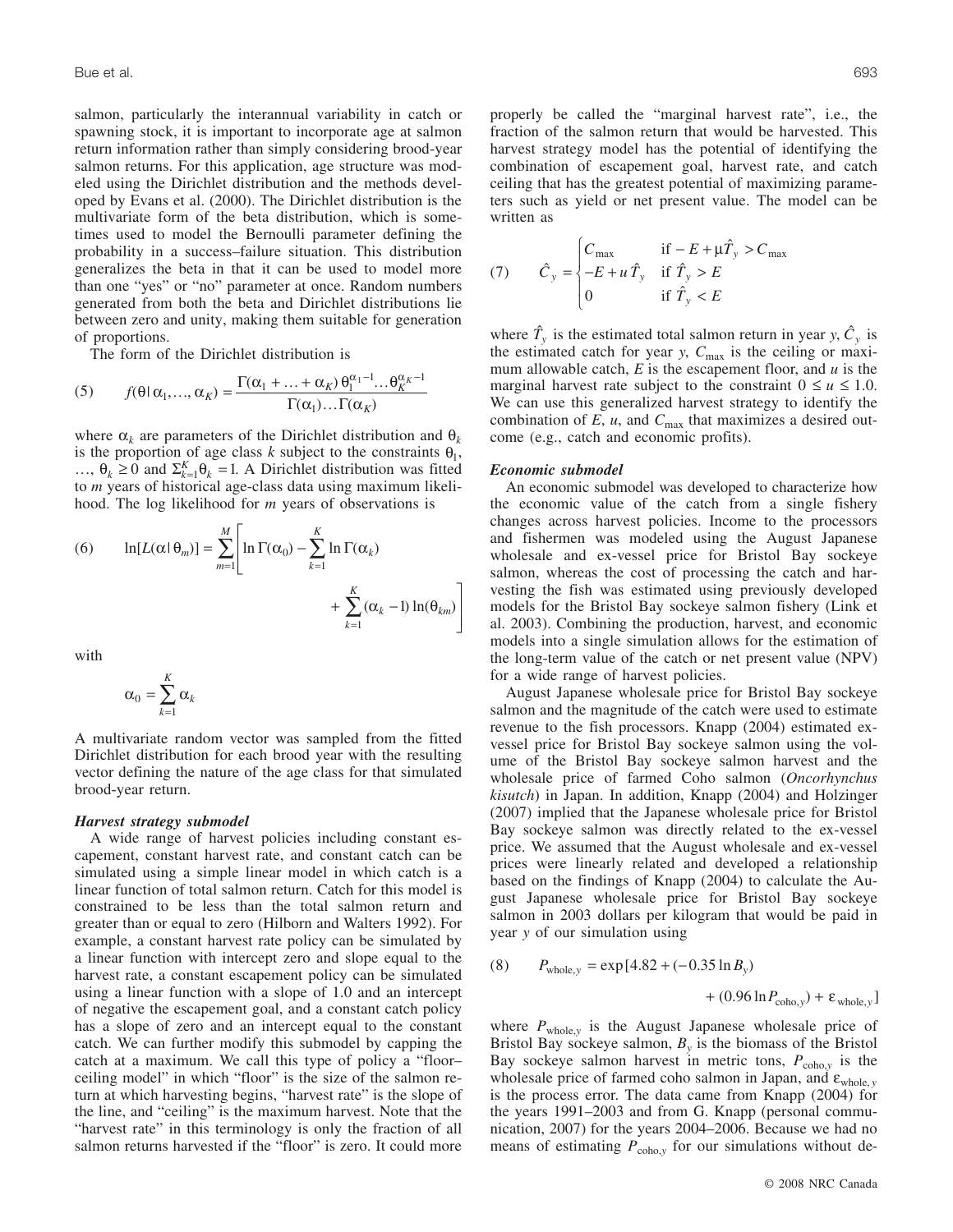|                                                     | Processor type      |                    |  |
|-----------------------------------------------------|---------------------|--------------------|--|
|                                                     | Shore-based         | Floating           |  |
| <b>Operating parameters</b>                         |                     |                    |  |
| Processor capacity (in no. of fish)                 | 1 600 000           | 800 000            |  |
| Product recovery rate                               | 0.77                | 0.80               |  |
| Fixed costs (facility overhead)                     | \$1 900 000         | \$1 500 000        |  |
| Variable costs for raw fish                         |                     |                    |  |
| Cost for fish (ex-vessel price) <sup><i>a</i></sup> | $P_{\text{ex},y}$   | $P_{\text{ex},y}$  |  |
| Tendering cost                                      | \$0.37              | \$0.29             |  |
| Fish tax                                            | \$0.04              | \$0.07             |  |
| Variable costs for processing fish                  |                     |                    |  |
| Cost purchased for labor                            | \$0.44              | \$0.46             |  |
| Cost purchased for packaging                        | \$0.22              | \$0.11             |  |
| Cost purchased for miscellaneous                    | \$0.02              | \$0.02             |  |
| Cost purchased for utilities (fuel, water, etc.)    | \$0.09              | \$0.18             |  |
| Carrying cost                                       | \$0.02              |                    |  |
| Freight cost                                        | \$0.09              |                    |  |
| Total variable cost purchased <sup>b</sup>          | $$1.29 + P_{ex,v}$$ | $$1.13 + P_{ex,y}$ |  |

**Table 1.** Parameters used to simulate operating costs for shore-based and floating salmon processors in Bristol Bay, Alaska (Link et al. 2003).

**Note:** Costs (including taxes) are per kilogram in US dollars. *<sup>a</sup>*

 ${}^{\alpha}$ From eq. 9.

*b* Total variable cost is the sum of the raw fish and processing variable costs.

veloping another model for worldwide farmed coho production, we assumed that  $P_{\text{coho},y}$  would be the average price paid for the years  $2000-2006$  (US\$4.25 $\cdot$ kg<sup>-1</sup> in 2003 dollars) for all years in the simulation. It was also assumed that the average weight of sockeye salmon was 2.68 kg for the conversion of numbers of fish obtained from the harvest policy model into biomass. Process error was simulated by drawing a random normal deviate with a mean of zero and a standard deviation of 0.124, calculated from the variability of the data. Revenue to the processors was then calculated by multiplying the harvest volume by the price.

Revenue to both drift and set gillnet fishermen was estimated using the ex-vessel price and the magnitude of the catch. Ex-vessel price in dollars per kilogram that would be paid in year *y* ( $P_{\text{ex},y}$ ) was estimated using the historic relationship between August Japanese wholesale price and exvessel price for the years 1991–2006 (data from Knapp (2004) and G. Knapp, Institute of Social and Economic Research, University of Alaska, Anchorage, AK 99508, USA, personal communication, 2007):

$$
(9) \qquad P_{\text{ex},y} = -0.19 + 0.34 P_{\text{whole},y} + \varepsilon_{\text{ex},y}
$$

Process error  $(\varepsilon_{\text{ex},y})$  was assumed to be normally distributed and was simulated by drawing a random normal deviate with a mean of zero and a standard deviation of 0.095 estimated from the data. Again, the average weight of sockeye salmon was assumed to be 2.68 kg and revenue to the fishermen was calculated by multiplying the harvest volume by the exvessel price.

The information used for determining the cost of processing and catching fish was obtained directly from appendix F of Link et al. (2003). For their analysis, Link et al. (2003) developed hypothetical processing plants, both shore-based and floating, using information gathered through interviews with plant managers and owners. The floating processor was designed to process crab and Pacific cod, as well as salmon. Because of this, we felt it inappropriate to charge all of the fixed or overhead cost for floating processors to the salmon fishery and subsequently made the assumption that half of the total annual overhead cost would be charged to the Bristol Bay salmon fishery. All other costs for processing salmon described by Link et al. (2003) were included in our model (Table 1).

The operating parameters for the drift and set gillnet fleets were estimated by Link et al. (2003) using information acquired by the State of Alaska Commercial Fisheries Entry Commission for a study designed to determine the optimum number of permits holders for Bristol Bay (Schelle et al. 2004). This information was divided into three groups based on residency: (*i*) residents of the immediate Bristol Bay area, (*ii*) other Alaskan residents, and (*iii*) non-Alaskan residents. Each residency group was further divided into three subgroups based on revenue rankings. We simplified our model by averaging the costs for each revenue group within a residency group, while maintaining the residency stratification (Table 2). For the purpose of simplicity, we elected to use the average residencies by gear group presented by Link et al. (2003). Uncertainty about the cost estimates for both processing and catching fish was not estimated by Link et al. (2003) and consequently was not incorporated into our model.

Gross revenue to the fish processors in year  $y$  ( $I_{\text{proc},y}$ ) is a function of the magnitude of the catch  $(C_y)$ , the August Japanese wholesale price  $(P_{whole,y})$ , and the recovery rate or percentage of the catch converted to marketable product (*r*):

$$
(10) \tIproc,y = Cy Pwhole,y r
$$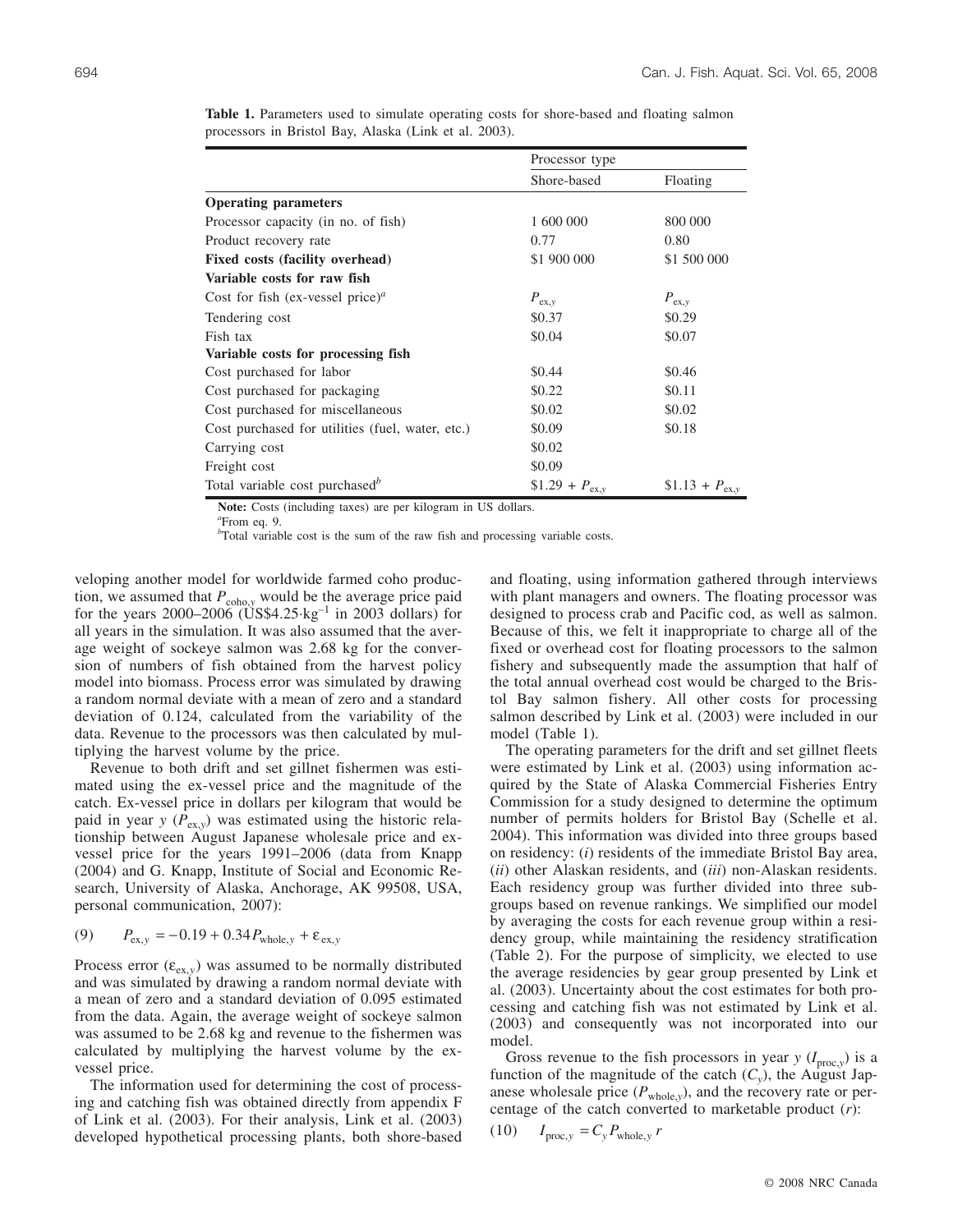| <b>Table 2.</b> Parameters used to simulate costs for each permit fished in the drift and set gillnet fisheries (Link et al. 2003). |  |  |
|-------------------------------------------------------------------------------------------------------------------------------------|--|--|
|-------------------------------------------------------------------------------------------------------------------------------------|--|--|

|                                                       | Drift gillnet |         |           | Set gillnet |         |         |
|-------------------------------------------------------|---------------|---------|-----------|-------------|---------|---------|
|                                                       |               | Other   | Non-      |             | Other   | Non-    |
|                                                       | Local         | Alaskan | Alaskan   | Local       | Alaskan | Alaskan |
| Crew parameters                                       |               |         |           |             |         |         |
| Average number of paid crew                           | 1.4           | 1.7     | 1.7       | 2.0         | 2.0     | 2.0     |
| Average crew share (prop of gross)                    | 0.14          | 0.13    | 0.13      | 0.05        | 0.05    | 0.05    |
| <b>Fixed costs</b>                                    |               |         |           |             |         |         |
| Fuel, oil, lubricants                                 | \$1 451       | \$1 192 | \$1 3 2 5 | \$346       | \$328   | \$291   |
| Maintenance                                           | \$2 360       | \$1944  | \$2 008   | \$838       | \$824   | \$796   |
| <b>Nets</b>                                           | \$1 474       | \$1 218 | \$1 205   | \$573       | \$563   | \$545   |
| Miscellaneous gear and supplies                       | \$600         | \$634   | \$586     | \$1 092     | \$1 074 | \$1 038 |
| Administrative services                               | \$408         | \$537   | \$734     | \$179       | \$170   | \$151   |
| Transportation                                        | \$1 054       | \$1423  | \$2 296   | \$0         | \$501   | \$1 000 |
| Food                                                  | \$1 383       | \$1 009 | \$1 259   | \$626       | \$621   | \$613   |
| Insurance                                             | \$1 608       | \$1 643 | \$1 802   | \$175       | \$174   | \$171   |
| Moorage, gear storage, boat haulout                   | \$652         | \$1478  | \$1477    | \$165       | \$160   | \$150   |
| Property tax                                          | \$369         | \$568   | \$515     |             |         |         |
| Vessel license fees                                   | \$48          | \$47    | \$48      | \$100       | \$100   | \$100   |
| Permit renewal fees                                   | \$188         | \$202   | \$572     | \$312       | \$312   | \$312   |
| Total fixed cost <sup>a</sup>                         | \$11 595      | \$11895 | \$13829   | \$4 406     | \$4 827 | \$5 167 |
| Variable costs                                        |               |         |           |             |         |         |
| Total crew share (proportion of gross)                | 0.196         | 0.221   | 0.221     | 0.100       | 0.100   | 0.100   |
| Raw fish tax (proportion of gross)                    | 0.020         | 0.029   | 0.030     | 0.050       | 0.050   | 0.050   |
| Total variable costs (proportion of $\text{gross})^b$ | 0.216         | 0.250   | 0.251     | 0.150       | 0.150   | 0.150   |

**Note:** Costs are in US dollars. *<sup>a</sup>*

Total fixed cost is the sum of all fixed costs.

*b* Total variable cost is expressed as the proportion of gross revenue and is the sum of the proportions for the variable costs.

Total cost to process the catch for a year  $(H_{\text{proc},y})$  is a function of the magnitude of the catch and the variable  $(V_{\text{proc},y})$  and fixed  $(F_{\text{proc}})$  costs of processing, which differ between shore-based  $(V_{\text{shore},y}, F_{\text{shore}})$  and floating  $(V_{\text{float},y},$  $F_{\text{float}}$ ) processors. Variable cost for processing the catch for year *y* was estimated by

$$
(11) \tV_{\text{proc}, y} = V_{\text{shore}, y} p_s + V_{\text{float}, y} (1 - p_s)
$$

where  $p_s$  is the proportion of the catch processed by shorebased plants. Fixed costs were estimated by

$$
(12) \qquad F_{\text{proc}} = \frac{G_{\text{tot}} p_{\text{s}}}{G_{\text{shore}}} F_{\text{shore}} + \frac{G_{\text{tot}} (1 - p_{\text{s}})}{G_{\text{float}}} F_{\text{float}}
$$

where  $G<sub>tot</sub>$  is the total processing capacity and  $G<sub>shore</sub>$  and  $G<sub>float</sub>$  are the capacities of the modeled shore-based and floating processors, respectively. The total cost to process the catch for year *y* was then

$$
(13) \tHproc, y = Vproc, y By + Fproc
$$

Net present value to the fish processors  $(NPV<sub>proc</sub>)$  for a time period *n* years in length is

(15) 
$$
NPV_{\text{proc}} = \sum_{y=1}^{n} \frac{I_{\text{proc},y} - H_{\text{proc},y}}{(1+d)^{y}}
$$

where *d* is the discount rate.

The calculation of net present value to the drift  $NPV<sub>drift</sub>$ and set  $(NPV<sub>set</sub>)$  gillnet fishermen was similar to the calculations for the fish processors. The differences were (*i*) the use of ex-vessel price in the place of August Japanese wholesale price in the calculation of gross revenue, (*ii*) the determination of both variable and fixed costs using the proportions of local residents, other Alaskan residents, and non-Alaskans rather than the proportion of catch processed by shore-based operations, (*iii*) the inclusion of an average annual capacity estimate for each drift and set gillnet permit in place of processing capacity, and (*iv*) an accounting for the allocation of catch between drift and set gillnet fisheries.

# **Application to the sockeye salmon fishery of the Egegik District, Bristol Bay, Alaska**

Catch and escapement data for sockeye salmon returning to the Egegik District, Bristol Bay, Alaska, were used to illustrate this model. Escapement data were collected annually using counting towers, catch numbers were obtained from fish ticket data, and age data were collected from both the catch and escapement (West 2003).

Data from the 1974 through 2000 brood years were used to estimate the Beverton–Holt spawner–recruit model (eq. 1) using both the more traditional maximum likelihood methodology and a Bayesian model that incorporated the Metropolis algorithm for Markov chain Monte Carlo simulation (MCMC; Gelman et al. 1995; Carlin and Louis 1996). For the MCMC simulation, 500 samples of the model parameters were collected from a 205 000 sample chain. The first 155 000 samples were discarded to allow the model to stabilize and every 100th sample after the first 155 000 was collected, producing 500 MCMC draws of the model param-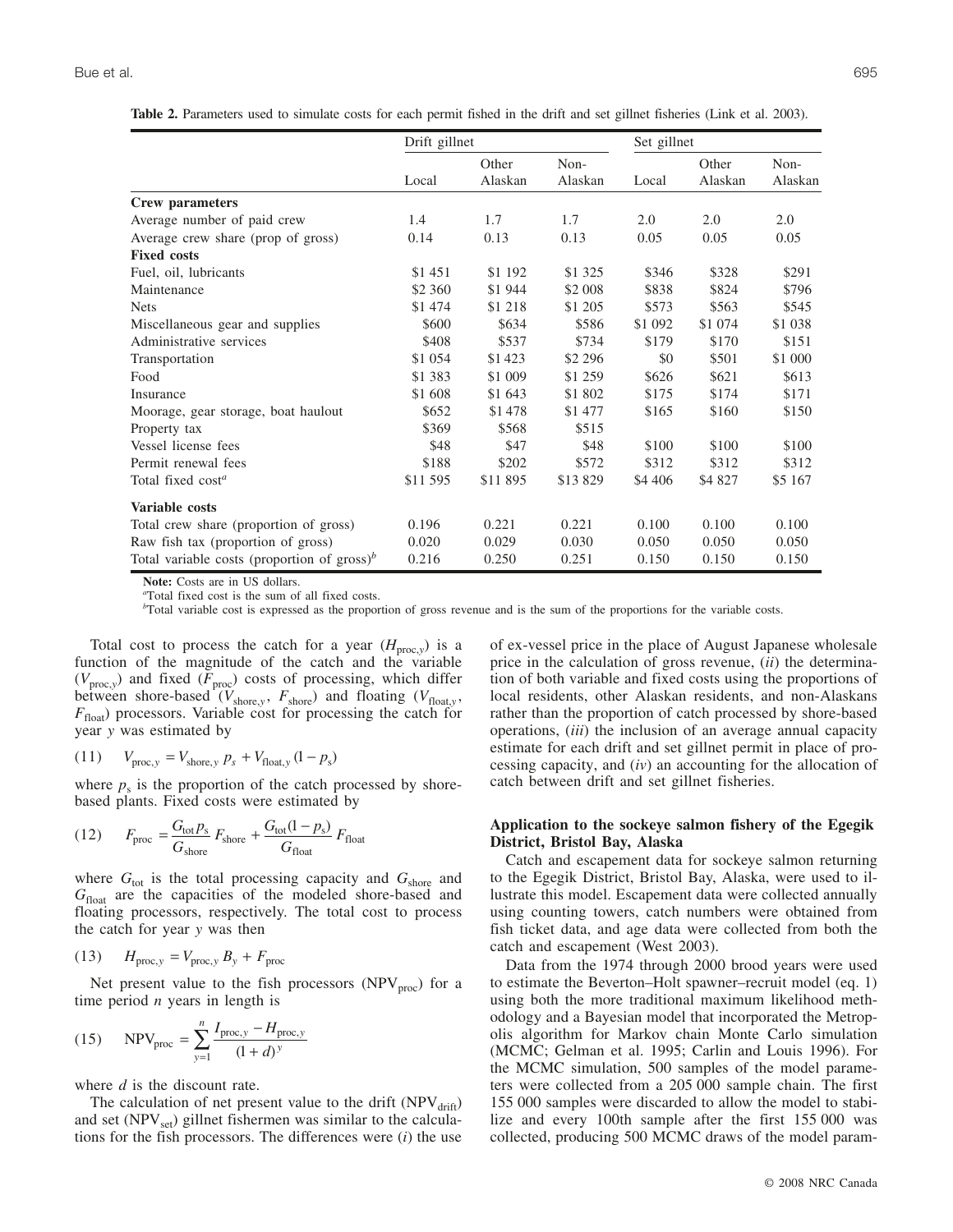**Table 3.** Priors used to initialize and constrain the Markov chain Monte Carlo used to estimate the Beverton–Holt spawner–recruit model for sockeye salmon, Egegik River, Bristol Bay, Alaska.

|           |        | Minimum;     |                |
|-----------|--------|--------------|----------------|
| Parameter | Prior  | maximum      | Prior $\sigma$ |
| α         | 4.0    | 0.1; 20.0    | 10.0           |
| $\beta^a$ | 30 000 | 2000; 50 000 | 50 000         |
| ᡴ         | 1.0    | 0.0; 2.0     | 10.0           |
|           | 0.20   | 0.05; 0.90   | 10.0           |

*a* β is in terms of thousands of fish.

eters. The priors used (Table 3) reflected our general thoughts for sockeye salmon production in the Egegik system, as well as Bristol Bay as a whole. The standard deviation for the priors was selected to reflect our uncertainty in the model parameters and to allow the MCMC model to search a wide range of possible parameter values. Minimum and maximum limits were used to keep the parameters within a reasonable range.

The Dirichlet distribution fit to the observed age composition for the Egegik District (Table 4) was used to randomly generate 500 age distributions. Variation in age composition for the simulated salmon returns was modeled by randomly drawing with replacement from the generated age compositions and applying it to a salmon return.

Average yield or catch for a given harvest policy  $(C_i)$  was estimated as the average for a 100-year simulation (*k*) of the population exposed to the harvest policy for each of the MCMC draws (*j*),

(16) 
$$
\overline{C}_i = \frac{\sum_{j=1}^{500} \sum_{k=1}^{100} C_{ijk}^*}{50\ 000}
$$

Fourteen percent of the catch for each simulated year was allocated to the set gillnet fishermen, with the remaining 84% going to the drift gillnet fishermen. This allocation is consistent with the present management plan for the Egegik District.

The approximate size of the catch of the other Bristol Bay Districts is required to obtain reasonable estimates of the wholesale and ex-vessel price (eqs. 8 and 9). Our revenue models were constructed using metric tons of sockeye salmon sold from all of Bristol Bay, and the effect of catches from other districts will have a large effect on the expected price for the Egegik catch. We assumed that the catch of the other Districts would remain at approximately the previous 20-year average (16 million fish) and added the simulated Egegik catch for the estimation of revenue to the processors and fishermen. The biomass of the total Bristol Bay catch used for the estimation of salmon prices for each simulated catch was then

$$
(17) \t By = (Cy + 16\ 000\ 000) \times 2.68
$$

in which the average weight of Bristol Bay sockeye salmon is assumed to be 2.68 kg.

It was assumed that 75% of the catch for each simulated year would be processed by shore-based processors and that the residency of the fishermen would be the same as that re-

**Table 4.** Statistics reflecting the fit of the Dirichlet distribution to the age composition data for sockeye salmon, Egegik River, Bristol Bay, Alaska.

|                      | Age classes |        |        |        |
|----------------------|-------------|--------|--------|--------|
|                      | 1.2.        | 1.3    | 2.2.   | 2.3    |
| Observed mean        | 0.078       | 0.147  | 0.454  | 0.295  |
| Theoretical mean     | 0.099       | 0.147  | 0.444  | 0.310  |
| Observed variance    | 0.0052      | 0.0156 | 0.0306 | 0.0129 |
| Theoretical variance | 0.0089      | 0.0125 | 0.0246 | 0.0214 |

ported in Link et al. (2003). For drift gillnet fishermen, the proportion of local residents was 0.25, other Alaskan residents, 0.25, and non-Alaskan residents, 0.50. For set gillnet fishermen, the proportion of local residents was 0.43, other Alaskan residents, 0.31, and non-Alaskan residents, 0.26.

Net present value for a given harvest policy by processor and fisherman type (*i*) was estimated by calculating NPV for each 100-year simulation (*k*) and then averaging across the MCMC draws (*j*):

$$
(18) \quad \text{NPV}_i = \frac{1}{500} \sum_{j=1}^{500} \sum_{k=1}^{100} \frac{(I_{ijk} - H_{ijk})}{(1+d)^k}
$$

where the discount rate (*d*) was 0.07. Although a formal economic analysis would have examined a wide range of discount rates, we elected to simplify our analysis by examining just one, leaving the more indepth analysis to future researchers. The United States Office of Management and Budget (Circular No. A-94) recommends a discount rate of 0.07 as it approximates the marginal pretax rate of return on an average investment in the private sector in recent years. A 100-year simulation allowed the biological models to approach equilibrium while capturing the vast majority of the net present value.

# **Results**

The Beverton–Holt model was fit to the Egegik River spawner–recruit data using both the traditional maximum likelihood method and a Bayesian model (Fig. 1*a*). The estimated average yield for the Bayesian model was greater for any level of escapement than the maximum likelihood model and suggested that the highest average yields would occur at higher levels of escapement (Fig. 1*b*). The high expected yields obtained from the Bayesian model are due to the uncertainty in the spawner–recruit data set. The data are reasonably consistent with the hypothesis of no density dependence (Fig. 1*a*), and only our maximum prior for β (50 million fish; Table 3) keeps the Bayesian model from including significant weight for this possibility. The maximum likelihood method did not fully account for uncertainty in the data and suggested more evidence for density dependence. A lack of density dependence implies much higher potential yields at all spawning stock sizes.

# **Evaluation of harvest policies for optimum biological yield**

One important model output was the estimation of the range of harvest policies that produce large, sustained catches. Although the maximum average yield for any harvest control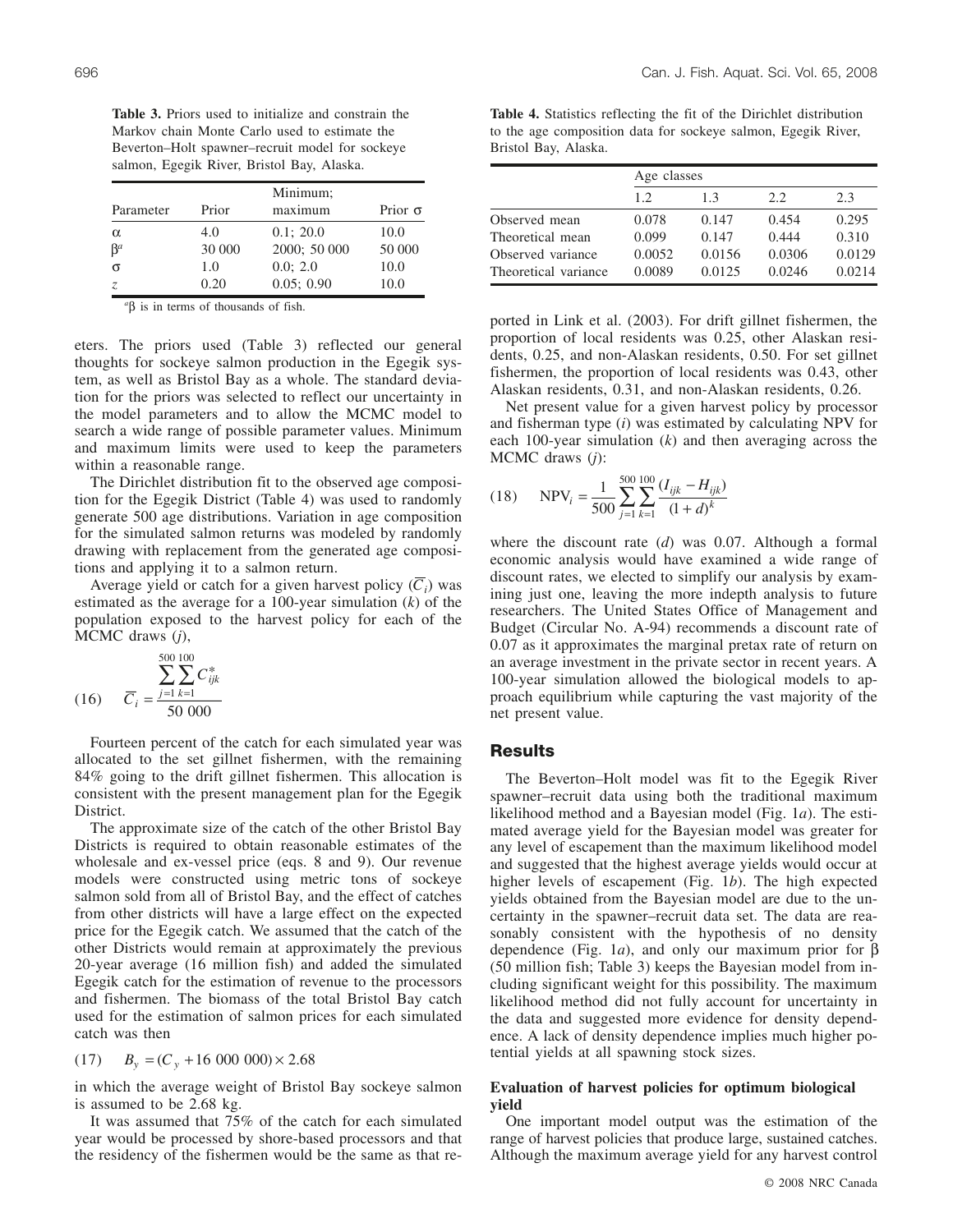**Fig. 1.** (*a*) The fit of the Beverton–Holt escapement–recruit curve and (*b*) a comparison of the resulting yield curves using a traditional maximum likelihood fit (broken line) and a Bayesian model (solid line) for sockeye salmon (*Oncorhynchus nerka*), Egegik River, Bristol Bay, Alaska.



rule examined was just over 12.1 million fish, we found that large sustained catches in excess of 11.0 million fish could be expected for a wide range of control rules.

Biological escapement goals in Alaska are often expressed as the range of escapements most likely to produce a catch that is 90% or greater of the maximum sustained yield or the maximum average catch. In Bristol Bay, this goal is generally obtained using a fixed escapement rule, which is represented in our control rule by setting  $u = 1$  (eq. 7). Another commonly used harvest policy is the management for a fixed exploitation rate, which can be viewed as a fixed harvest rate without a minimum escapement goal. Our simulation results indicate that a fixed escapement goal policy with a range of 1.6 to 6.6 million fish or a fixed harvest rate policy with exploitation rates of 0.67 to 0.82 will produce, on average, catches within 90% or greater of the maximum sustained yield (Fig. 2). In addition, there is a wide range of other harvest policies that will produce average yields within 90% of the maximum.

#### **Evaluation of harvest policies for optimum economic yield**

We calculated the maximum net present value for the processing sector and the drift and set gillnet fleets by fixing the capacity of those segments of the industry and then searching for the harvest control rule that maximizes the net present value (Fig. 3). For all industry components examined, there is a capacity that maximizes net present value, roughly 10 million fish for processors, 12 million fish for drift gillnetters, and 2.1 million fish for set gillnetters. Ca-

**Fig. 2.** Estimated proportion of the maximum average biological yield obtained from a wide range of harvest policies for sockeye salmon (*Oncorhynchus nerka*) returning to the Egegik River, Bristol Bay, Alaska. Hatched region represents 90% and greater of the maximum biological yield.



pacity is directly related to the size of the processing plant or the magnitude of the individual fishing operation and ultimately reflects the level of fixed costs required to process or harvest fish. In general, processors and fishermen are undercapitalized and unable to catch or process the available catch for the ascending or left side of the curve, while they are overcapitalized and do not make efficient use of their investment in capacity for the right side or descending limb. The number of processors or the number of fishermen that optimize NPV can be estimated by finding the capacity for which NPV is maximized and dividing it by the average processor size or average drift or set gillnet capacity.

We explored a range of minimum escapements and harvest rates along with optimum capacity of the processors and fishing fleets for economic yield to see how economic performance varied with the control rule. As with the biological yield analysis, we found a wide range of harvest policies likely to produce high, sustained economic returns (Fig. 4).

## **Comparison of harvest policies for optimizing biological and economic yield**

A comparison of the harvest policies that optimized biological and economic yield was performed by combining the results of the biological and economic evaluations and visually comparing them (Fig. 5). Net present value was optimized for harvest policies that could be considered more aggressive than those that optimized biological yield. Portions of the range of minimum escapements that optimized NPV were lower than those that optimized biological yield. Likewise, the range of harvest rates that optimized NPV was wider and completely encompassed the range that optimized biological yield.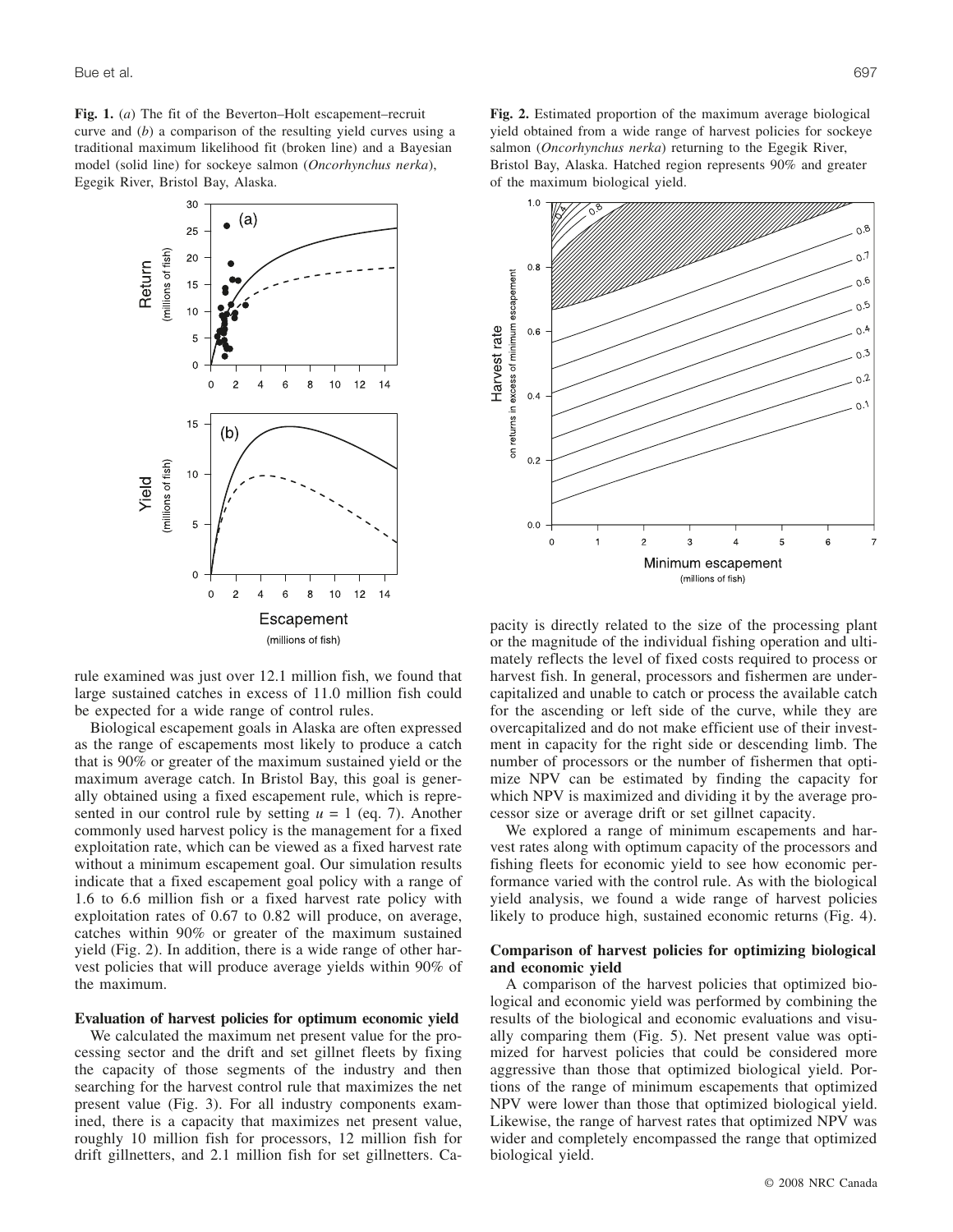**Fig. 3.** Estimated relationship between net present value and maximum capacity for the processors (broken line) and the drift (thick solid line) and set (thin solid line) gillnet fleets, Egegik River, Bristol Bay, Alaska.



# **Discussion**

Our method of computing the escapement goal range that maximizes biological yield (also known as the biological escapement goal or BEG) adds a number of factors that have not been considered in past Bristol Bay BEG analyses, but it does not provide a qualitatively different picture of optimum biological management. In general, the range of escapements that would emerge as the formal escapement range under the 90% of MSY rule would be broader and, in particular, go to higher values of escapement than the traditional Beverton–Holt fitting. The broader range is partially due to considering parameter uncertainty in the Bayesian analysis. For these methods, large escapements tend to produce larger than average salmon returns because of the assumption of a lognormal error structure. If you have a large escapement and unusually good recruits per spawner, then you will get a very large salmon return, which greatly affects the overall average.

Consideration of salmon price, the cost of harvesting and processing fish, and processing and harvesting capacity provides a very different view of "optimal" management. The most striking effect was the importance of capping capacity; it simply does not pay to have a large fishing fleet or processing capacity that is only used every few years. This has been recognized by the Commercial Fisheries Entry Commission in its recommendations for a much smaller fleet, and the processing industry has certainly reduced its capacity in recent years. It would seem appropriate for the official harvesting policy to recognize that the economic viability of the industry may be enhanced if there was a maximum catch limit for the Bay. The August Japanese wholesale and exvessel price relationships are sensitive to changes in the worldwide demand for wild Bristol Bay sockeye salmon. Accurate estimates of these price relationships are critical **Fig. 4.** Estimated proportion of the maximum average net present value for the drift gillnet fleet obtained from a wide range of harvest policies for sockeye salmon (*Oncorhynchus nerka*) returning to the Egegik River, Bristol Bay, Alaska. Hatched region represents 90% and greater of the maximum net present value.



for determining of the optimal management policy and capacity cap to maximize future economic benefits.

Capping catch implies that in years of large salmon returns, there will be some large escapements to individual river systems. Although the Kvichak River has had escapements in excess of 20 million fish, there are concerns that an escapement of 3–10 million fish in any of the other Bristol Bay River systems might have an impact on future spawning success and juvenile fish growth. Before formally adopting harvest strategies that incorporate a maximum catch component, a biological evaluation that examines both the risks of large escapements on future salmon production and the benefits of large escapements to a wide range of other ecosystem components such as nutrient inputs, primary production, resident freshwater fish species, and terrestrial animals should be considered (Cederholm et al. 1999; Hilderbrand et al. 1999; Schindler et al. 2005). The recent large escapements in the Alagnak River and Wood River systems of Bristol Bay will provide useful information for this evaluation (Schindler et al. 2006; Quinn et al. 2007).

The impact of volume on price appears to primarily affect the harvesting strategy at low run sizes, and our analysis suggests that the bottom end of the escapement range should be a "soft landing" rather than a "hard floor". When salmon returns are low and the price is high, it is economically optimal to allow some harvesting, even at low stock sizes. It is important to note that this applies only to Bristol Bay wide catch. If an individual district has a poor salmon return but the other districts have good salmon returns, then the total Bristol Bay wide production will not be low, the price will not be particularly high, and there will be no economic ben-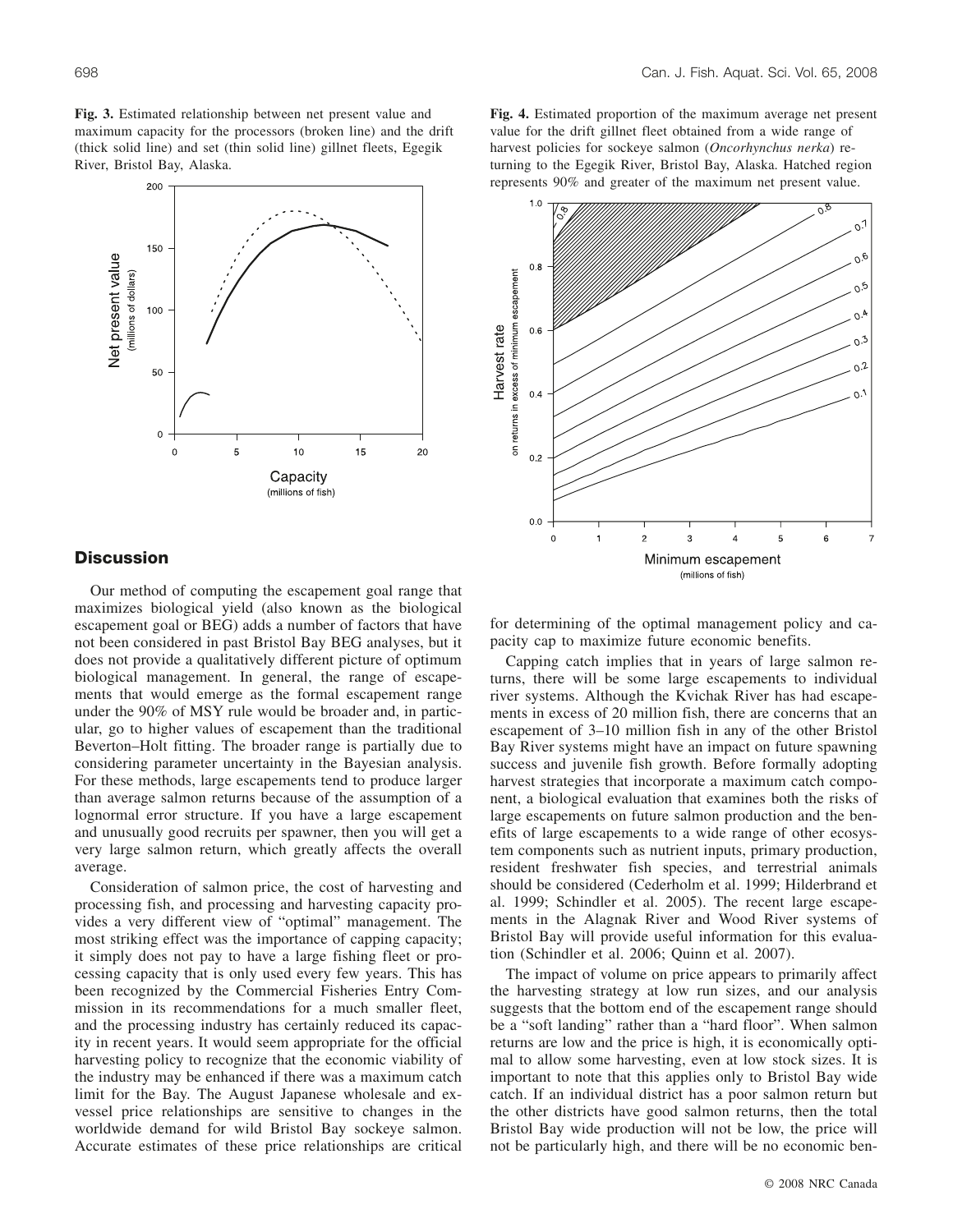**Fig. 5.** Estimated biological yield (hatched area) and net present value (heavy lines) for (*a*) the fish processors and (*b*) the set gillnet fishermen obtained from a wide range of harvest policies for sockeye salmon (*Oncorhynchus nerka*) returning to the Egegik River, Bristol Bay, Alaska. The hatched area indicates the region of 90% and greater of the maximum biological yield; the solid lines indicate the outline for the region in which 90% and greater of the maximum net present value was obtained.



efit for harvesting below the escapement floor in the weak district.

Although all of our analyses are built on the assumption of a single annual harvest decision, in practice these stocks are managed in-season, and the harvesting and processing capacities are daily limits rather than annual limits. It would be useful to evaluate the in-season implementation of harvest strategies to determine if there are ways to provide for more early-season harvest. Early-season harvest has the potential of improving the economics by allowing a fixed capacity in both the harvesting and processing sectors to handle more fish through a single season. Bristol Bay managers are traditionally reluctant to provide much fishing opportunity until they are confident that they will reach their escapement goals. The results of the economic analysis suggest that some harvesting below traditional escapement floors is economically optimal, thus the economic performance of the fishery may be enhanced by more aggressive fishing early in the season.

We see several avenues for further work on harvest strategies. We have shown that the optimal harvest strategy with economic objectives can differ significantly from the biological escapement goal. We used published economic data but suggest that an updating of the data is in order, and a more in-depth economic analysis, including a detailed examination of our assumption regarding the economic discount factor, should be made. Although the cost of fishing and fish processing have most likely been affected by the recent increase in the price of petroleum products, it is also highly likely that the salmon price-to-volume relationships are in flux because of changing world markets. The integration of the annual harvest strategy with the reality of in-season management is a high priority. A major limitation of the methods used here is the use of brood tables to summarize the life history of the fish. The biology of sockeye salmon has shown great changes in survival over different life history stages, and it seems likely that an analysis based on a life history model, including freshwater and marine survival, would provide a better understanding of the role of density dependence in these stocks and, indeed, in almost all salmon.

Finally, it would be useful to calculate the optimal harvest strategies simultaneously for all fishing districts. Bristol Bay harvest strategies have traditionally been evaluated on a district-by-district basis, but the harvesting and processing capacity and impacts of volume on price are a Bristol Bay wide phenomena. Although this is not a trivial task, we suspect that it is now possible with modern computational methods and should be pursued.

# **Acknowledgements**

Funding for this work came primarily from the Bristol Bay Science and Research Institute. RH had additional support from the National Science Foundation, The Gordon and Betty Moore Foundation, and Bristol Bay salmon processors. The staff of the Alaska Department of Fish and Game provided data, as well as valuable insight and discussions. Pamela Mace and an anonymous reviewer provided valuable comments that greatly improved the paper.

## **References**

- Asche, F., Bremnes, H., and Wessells, C.R. 1999. Product aggregation, market integration, and relationships between prices: an application to world salmon markets. Am. J. Agr. Econ. **81**: 568–581.
- Carlin, B.P., and Louis, T.A. 1996. Bayes and empirical Bayes methods for data analysis. Chapman and Hall, London, UK.
- Cederholm, C.J., Kunze, M.D., Murota, T., and Sibatani, A. 1999. Pacific salmon carcasses: essential contributions of nutrients and energy for aquatic and terrestrial ecosystems. Fisheries, **24**: 6–15.
- Charles, A.T. 1983. Optimal fisheries investment under uncertainty. Can. J. Fish. Aquat. Sci. **40**: 2080–2091.
- Clark, C.W. 1976. Mathematical bioeconomics: the optimal management of renewable resources. Wiley-Interscience, New York.